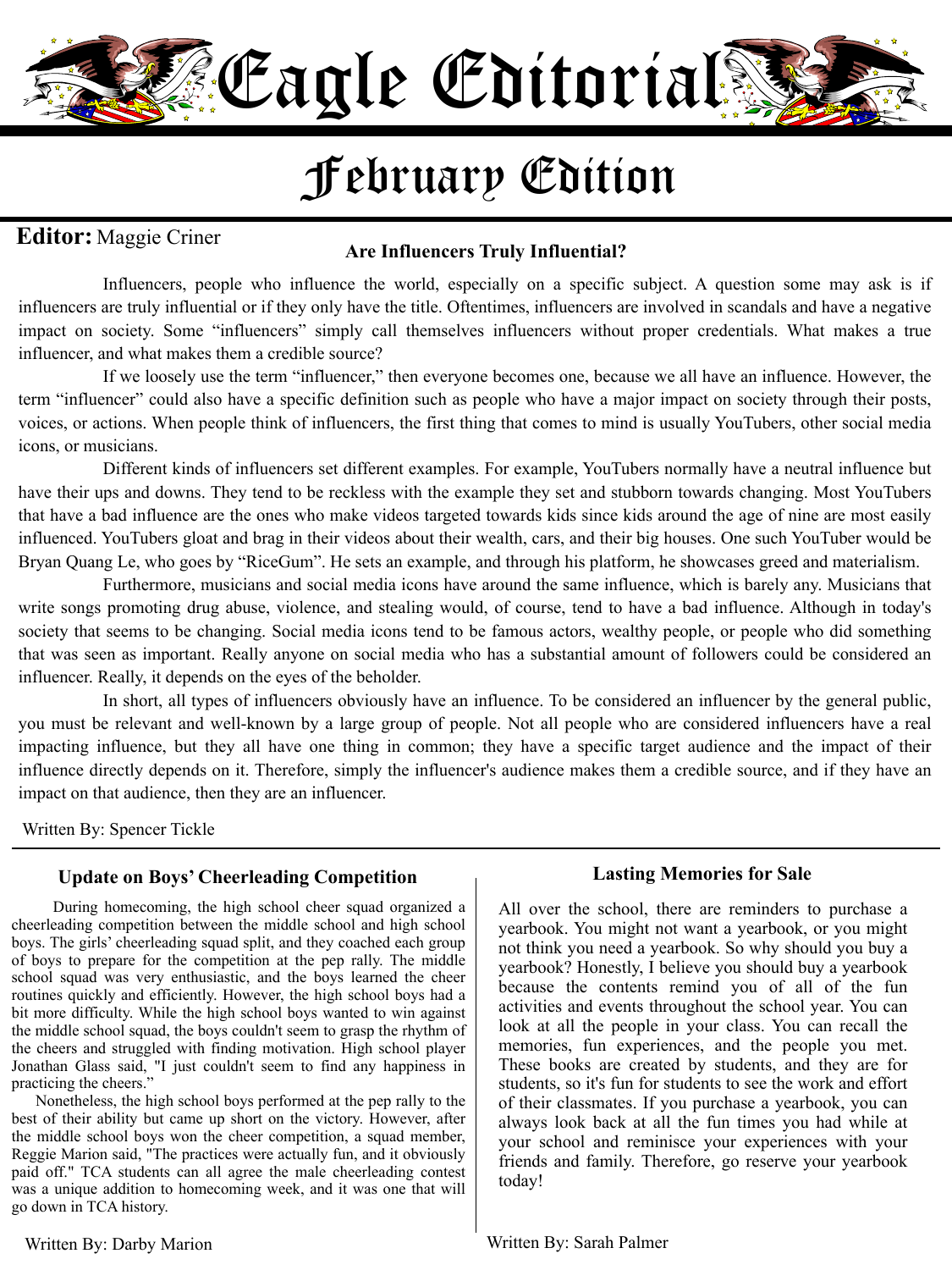

# February Edition

## **Editor:** Maggie Criner

### **Speculation of WWIII**

 Recently, there has been speculation of World War III, but where is this rumor originating? People worldwide are increasingly worried about a possible global conflict between NATO and Russia. As tensions mount, the United States and Russia continue to negotiate over Ukraine. Additionally, Russia sent a list of demands to NATO. Russia's demands were as follows:

NATO must cease any expansion into eastern Europe, Ukraine cannot join NATO, NATO must remove all troops and equipment from NATO nations who joined the alliance after 1997. Countries joining NATO after 1997 included, per the demands were: Poland, Estonia, Latvia, Lithuania, and the Balkan nations. Concurrently, troops are on the move in Russia, Ukraine, and Belarus. Additionally, the United States is seeking other countries to enforce sanctions against Russia for any actions against Ukraine.

Written By: Cade Sartain

#### **TCA's 2nd Annual Homecoming**

 TCA's 2022 Homecoming was a great success! It was also a competitive one in which middle school and high school grades competed for Homecoming Queen honors for the representative from each class. If you lost count of point totals and bragging rights, keep reading.

 To help determine the queen, classes competed for bragging rights and points. We now have memories from musical chairs, tug of war, hungry hippos, and jump the creek. From tenth grade, Phoenix Daniels, AKA "musical chair legend," won musical chairs for his class, with Carter Sanders taking first place from the middle school grades. Twelfth grade and seventh grade won the title of tug of war champions. Eleventh grade and eighth grade won hungry hippos. Eleventh grade also took first place in jump the creek. Reggie Marion and Colby Funk displayed seventh grade's superior skills at jump at the creek.

 Other competitions contributed to the ultimate winner of homecoming. There was a banner competition, in which tenth grade and sixth grade won. Additionally, the previous Halloween door decorating competition and the t-shirt competition factored into the total points allotted for each grade. After all of the competitions, the winner for middle school was seventh grade, and the winner for high school was the eleventh grade. For the canned food drive philanthropy, tenth grade brought in nearly 500 cans and earned a dress-down day. Homecoming was fun this year, and we hope it can be even better next year!

#### Written By: Jonathan Glass

#### **Future Careers for TCA Students**

 On January 11, StuCo hosted a career fair here at the Upper School, which was an excellent opportunity to help students figure out what careers are available. People from different professions were here to share information about what they do in each field and what benefits that profession could offer students in the future. Careers ranged from nursing and graphic design to engineering and business.

 The event helped prepare students for a broader picture of what each career holds and determine if they want to pursue it in the future. We will continue to host this event annually to help students find a career path and help guide them down that path. It can be scary for some who have started looking into future careers and what those careers can offer. We are very blessed to have a supportive school that will provide students with events and guidance to pursue a future career.

 Overall, there was a lot of positive feedback on the career fair. Students learned new things, even for jobs they never considered, but now, they have information for possibly a new career in mind. With the help of teachers and other school members, StuCo coordinated this event for the Upper School, so all students grow and develop. We cannot wait to see what the future holds for our students and school.

 For future planning, if you have a career opportunity you would like to consider or if you know a professional who would like to share their knowledge with TCA, please pass along your information to a StuCo representative.

#### Written By: Noah Greear